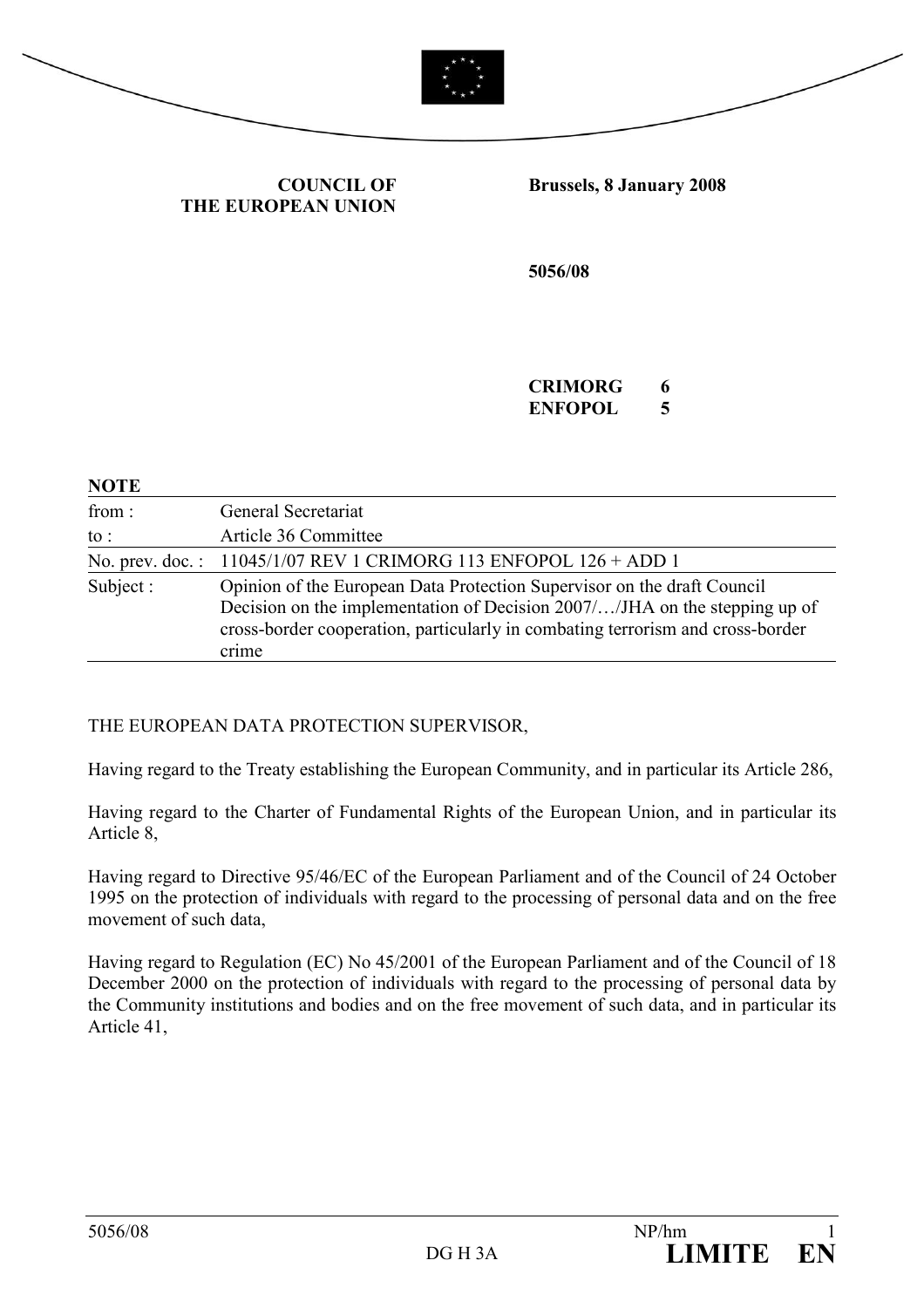# HAS ADOPTED THE FOLLOWING OPINION

### I. Introduction

- 1. On 9 November 2007, the Official Journal published the Federal Republic of Germany's initiative for a Council Decision on the implementation of Decision 2007/…/JHA on the stepping up of cross-border cooperation, particularly in combating terrorism and crossborder crime<sup>1</sup> ("the initiative"). This initiative is supplemented by an Annex of 18 October 2007 containing further details concerning the implementation of Decision 2007/.../JHA ("the annex")<sup>2</sup>.
- 2. The EDPS was not asked for advice on this initiative for an implementing decision. Therefore he issues this opinion on his own initiative, in the same way as his opinion on the initiative for a Council Decision was issued, on  $4$  April 2007<sup>3</sup>.
- 3. Although there is no legal obligation for a Member State that takes the initiative for a legislative measure under Title VI of the EU Treaty to ask the EDPS for advice, the procedure does not preclude the request for such an advice either. Moreover, in his Opinion of 4 April 2007, the EDPS recommended adding the following sentence to Article 34 of that Council Decision: "The Council shall consult the EDPS on such an implementing measure". Unfortunately, this recommendation has not been followed, despite the logic behind it: implementing measures will in this case most often affect the processing of personal data. The present initiative by the Federal Republic of Germany is a clear illustration of this logic.
- 4. The EDPS does not draw any substantive conclusion from this result. It fits within the approach chosen by the Council to modify the initiative as little as possible, in order to ensure full compatibility with the text of the Treaty of Prüm which had been signed previously by a number of Member States. The EDPS will discuss the democratic impact of this approach further on in this opinion.

#### II. Context and legal framework

- 5. The Treaty of Prüm was signed in May 2005 by seven Member States, outside of the framework of the EU-Treaty. Subsequently, other Member States have acceded to the Treaty.
- 6. The Treaty of Prüm is complemented by an implementing agreement, based on Article 44 of that Treaty and concluded on 5 December 2006. This implementing agreement is necessary for the functioning of the Prüm Treaty.

 $\frac{1}{1}$ OJ [2007] C267, p. 4.

<sup>2</sup> The Annex has not yet been published in the Official Journal, but is publicly available, as document 11045/1/07 REV 1 ADD 1, at the Council register.

<sup>3</sup> OJ [2007] C169 p.2.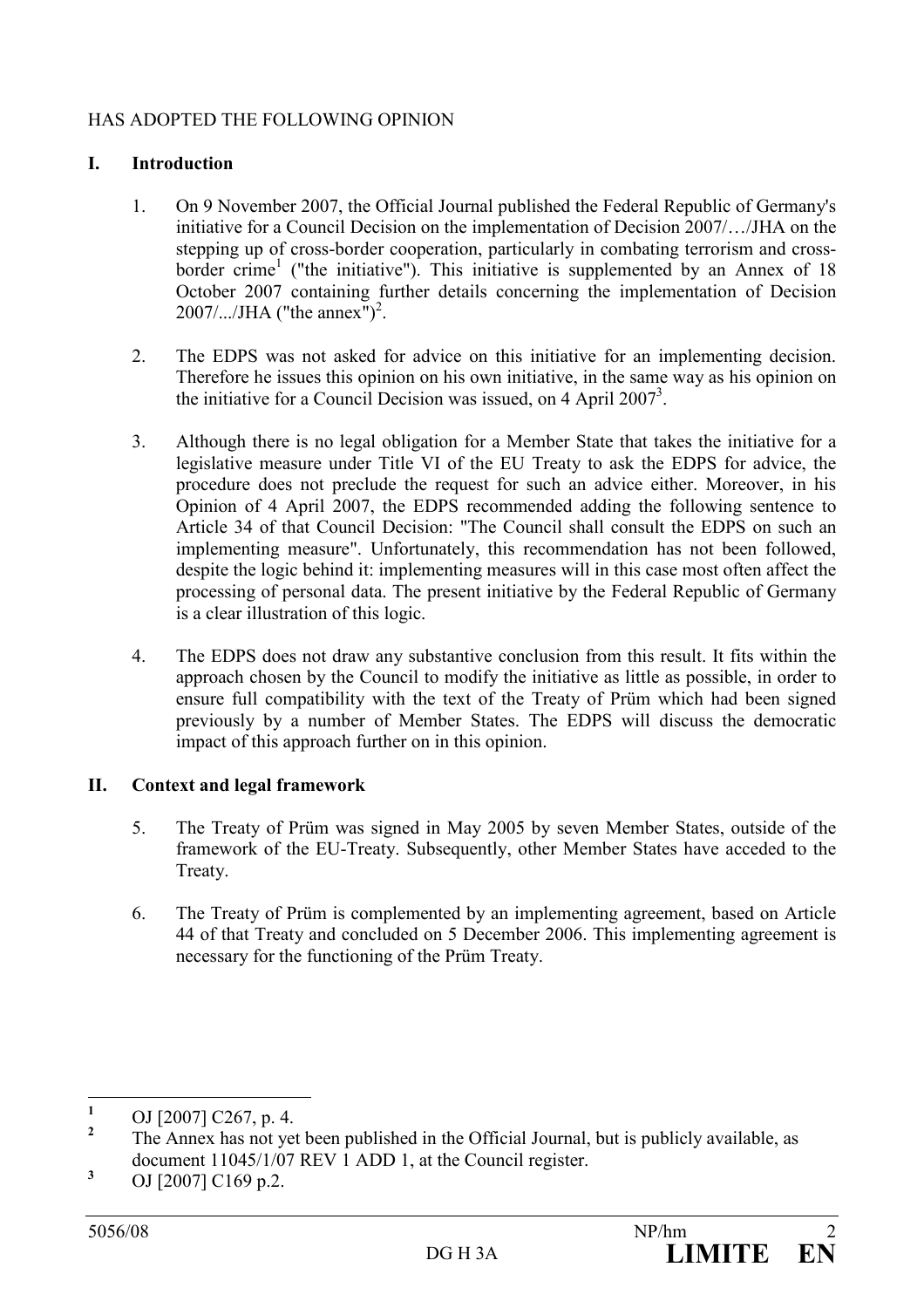- 7. The main elements of the Prüm Treaty will be included in the legal framework of the European Union, after the adoption of Council Decision 2007/.... on the initiative of 15 Member States ("the Prüm initiative"), on which a political agreement in the Council has already been reached. This inclusion was right from the start the intention of the Contracting Parties to the EU-Treaty, as confirmed by the preamble of the Prüm-Treaty.
- 8. The intention during the legislative procedure leading to the adoption of the Council decision was not to discuss major issues any more, but to reach agreement on the acquis of the Prüm Treaty. This intention was all the more important since - pending this legislative procedure - the ratification process of the Treaty continued in a number of Member States and the Treaty entered into force.

## III. Object and focus of this opinion

- 9. This opinion will focus on the draft Council decision on the implementing rules. The points made in the previous EDPS opinion on the Council decision on the Prüm initiative are still valid and will not be repeated, unless this is necessary to highlight those issues that the legislator could still address through the implementing rules.
- 10. In this context, it is important to stress that the implementing rules vest a specific importance, because, besides some administrative and technical provisions, they define crucial aspects and tools of the system and of its functioning. For example, Chapter 1 of the implementing rules lays down the definitions of the terms used in the Council decision on Prüm. Furthermore, the implementing rules establish common provisions for data exchange (chapter 2), and then define the specific characteristics of the exchange of DNA (chapter 3), dactyloscopic (chapter 4) and vehicle registration data (chapter 5). The final provisions of chapter 6 contain important provisions on the adoption of further implementing rules in manuals as well as on the evaluation of the application of the decision.
- 11. Furthermore, the annex will be considered insofar as it contributes, or should contribute, to defining the features of the proposed system and the guarantees for the data subjects.

## IV. General points

## Limited margin of manoeuvre

12. The EDPS notes that also in this case the pre-existence of implementing rules already in force for the Prüm Convention seems to strongly reduce the real margin of manoeuvre left to the Council. Indeed, Recital 3 and Article 18 of the initiative state that both the implementing decision and the manuals shall be based on the implementing provisions agreed on 5 December 2006 concerning the administrative and technical implementation of the Prüm Treaty. Therefore, according to the present initiative, the 27 Member States will have to follow the path already defined by the 7 Member States that signed the Prüm Treaty.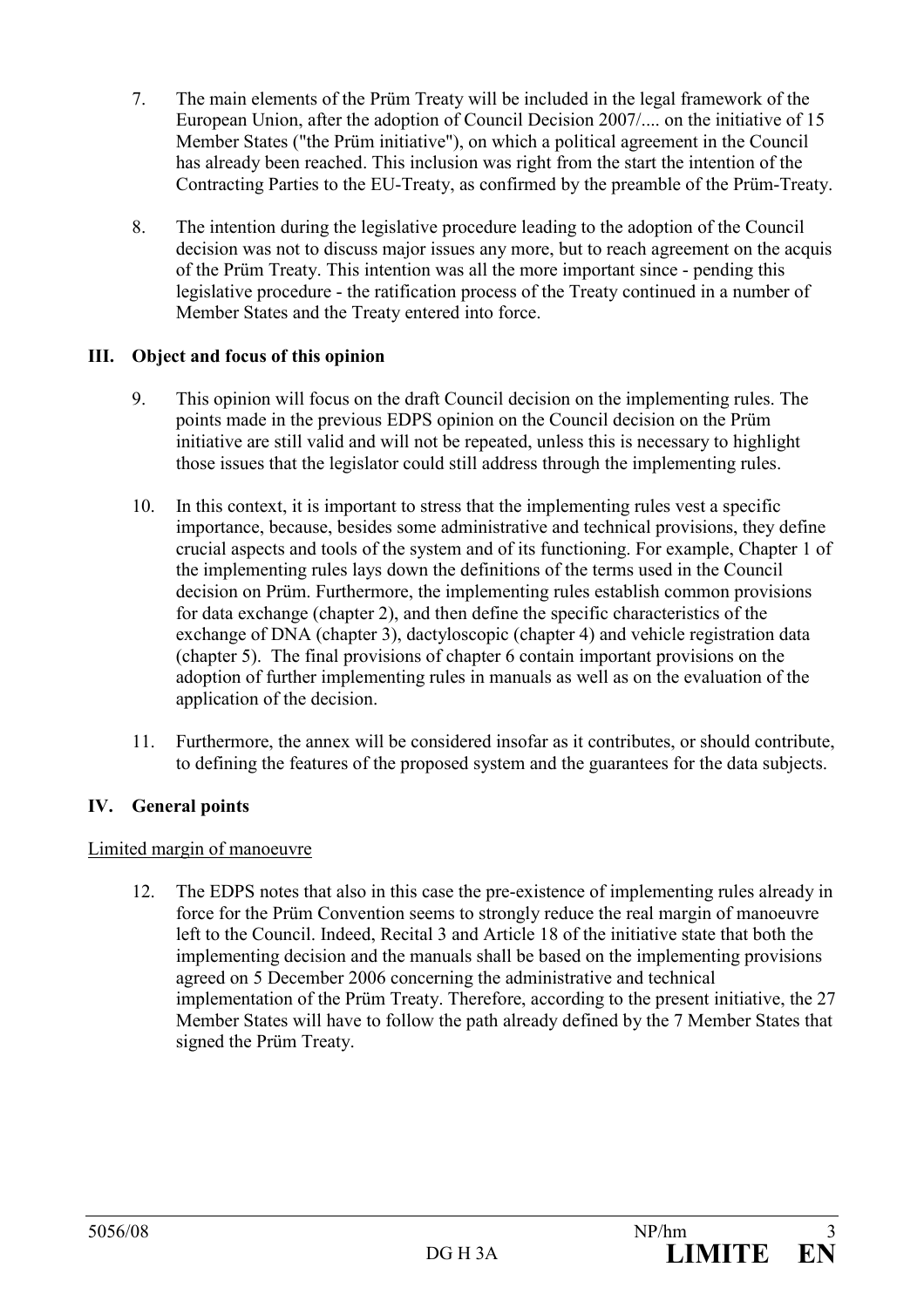13. This approach obstructs the development of a really transparent and democratic legislative process, since it considerably reduces the possibility of having a broad debate and of effectively taking into account the legislative role of the European Parliament and the advisory role of other institutions, such as the EDPS. The EDPS recommends that the initiative and its annex are openly discussed by effectively profiting from the contributions of all institutional actors, also in consideration of the role of full colegislator that the European Parliament will enjoy in this area once the Reform Treaty signed in Lisbon on 13 December – enters into force.

#### Data protection legal framework and relations with the Draft framework decision on data protection in third pillar

- 14. The applicable legal framework on data protection is complex and fluctuant. Indeed, Chapter 6 of the Council Prüm initiative lays down some guarantees and specific rules with regard to data protection. However, these specific rules are not stand-alone and need to base themselves for their proper functioning on a full-fledged and general framework for the protection of personal data processed by police and judicial authorities. Currently, Article 25 of the Council Prüm initiative refers to Convention 108 of the Council of Europe. However, the EDPS has repeatedly stressed the need to further specify the principles contained in Convention 108, thus ensuring a level of data protection which is high, harmonized, and therefore appropriate to guarantee both citizens rights and law enforcement effectiveness in an area of Freedom, Security and Justice<sup>1</sup>.
- 15. In this perspective, the Commission proposed already in October 2005 a general instrument, the draft Council Framework Decision on the protection of personal data processed in the framework of police and judicial co-operation in criminal matters ("the draft framework decision on data protection in third pillar"). This proposal has not been adopted yet by the Council and is thus still subject to discussion and possible amendments, let alone further delay in adoption and implementation. However, it is clear by now that this Framework Decision, as it currently stands, would only be applicable to personal data exchanged with other Member States and not to the domestic data processing<sup>2</sup>.
- 16. Furthermore, the current text of the draft framework decision on data protection in third pillar, in spite of its objective of ensuring a high level of data protection, provides only minimal harmonization and guarantees. This means that some instruments, such as the current initiative, which could have benefited from a comprehensive general framework on data protection, are now called to deal with the lacunae left by the draft framework decision on data protection in third pillar.

 $\frac{1}{1}$  See, more recently, EDPS opinion on Prüm, § 57-76 and EDPS Third opinion of 27 April 2007 on the proposal for a Council Framework Decision on the protection of personal data processed in the framework of police and judicial co-operation in criminal matters, OJ [2007] C 139, p. 1, § 14.

<sup>2</sup> The latest draft of this proposal is available on Council register as document number 16397/07.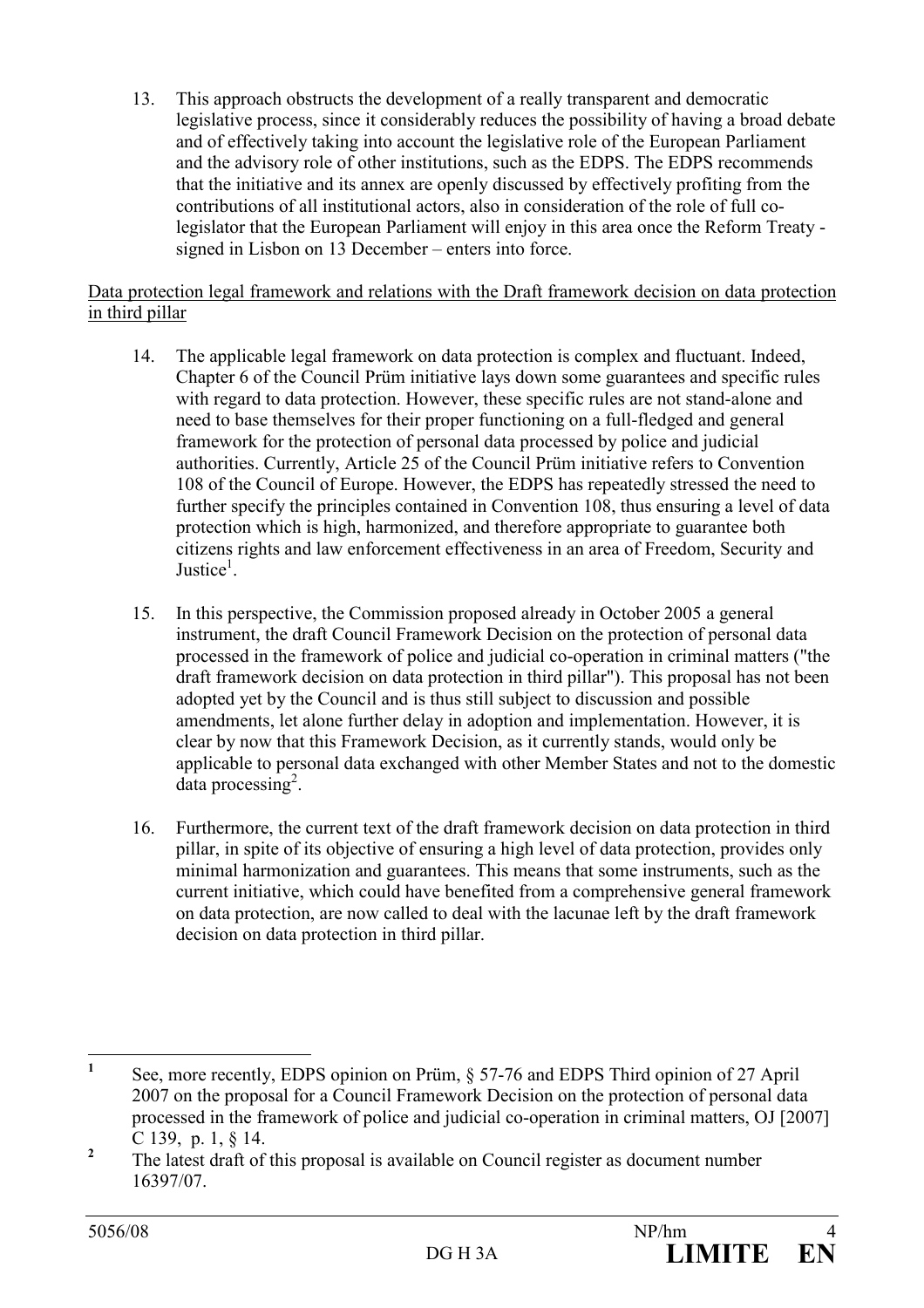- 17. Therefore, the EDPS on the one hand reiterates that the Council decisions on Prüm should not enter into force before Member States have implemented a general framework decision on data protection in the third pillar. This condition should be specifically laid down in the initiative, and subject to appropriate prior verification of the proper functioning of the data protection guarantees within the data exchange system. In this context, it is also essential to guarantee that relations between legal instruments are clarified with a view to ensuring that the framework decision on data protection in third pillar acts as 'lex generalis' while allowing the applicability of further specific guarantees and tailored stricter standards laid down by the Council Prüm initiative<sup>1</sup>.
- 18. On the other hand, the legislator should clarify that the specific data protection rules relating to DNA, fingerprints and vehicle registration data in Chapter 6 of the Council Prüm initiative, are applicable not only to the exchange of these data, but also to their collection, storing and domestic processing, as well as to the supply of further personal data within the scope of the Council decision. This clarification would be in line with Article 24.2 of the Council Prüm initiative, as well as a logical consequence of the obligation for Member States to collect, store and share the abovementioned kinds of data.
- 19. This is even more important when considering that the scope of the draft framework decision on data protection in third pillar will probably not apply to domestic processing of personal data. The Council took this decision but at the same time specified that this choice does not limit the ability of the legal basis to cover this kind of processing operations. Against this background, since the current package of initiatives comprising the Council Prüm initiative and the implementing rules - imposes the obligation to create and maintain certain databases, such as the DNA database, it should also contain guarantees concerning the processing operations – notably, the collection and storage of DNA profiles - stemming from the collection and the storage. Otherwise, if their application were to be limited to exchanged data, these legal instruments would not contain the appropriate provisions on the protection of personal data to which any action based on Article 30.1.b TUE should be subject.
- 20. The EDPS calls on the legislator to ensure, pursuant to Article 30.1.b TEU, that a clear, effective and comprehensive legal framework with regard to data protection – combining different legal instruments with general provisions and specific guarantees – is in place before the current initiative enters into force.
- 21. In this opinion, the EDPS will therefore make reference, where relevant, to those issues that have not been (completely) addressed by the draft framework decision on data protection in third pillar and should therefore be considered in the implementation of the system laid down by the current initiative.

 $\frac{1}{1}$  With regard to this point, the text of Article 27b of the latest draft of the Draft framework decision on data protection in the third pillar should be carefully considered and discussed.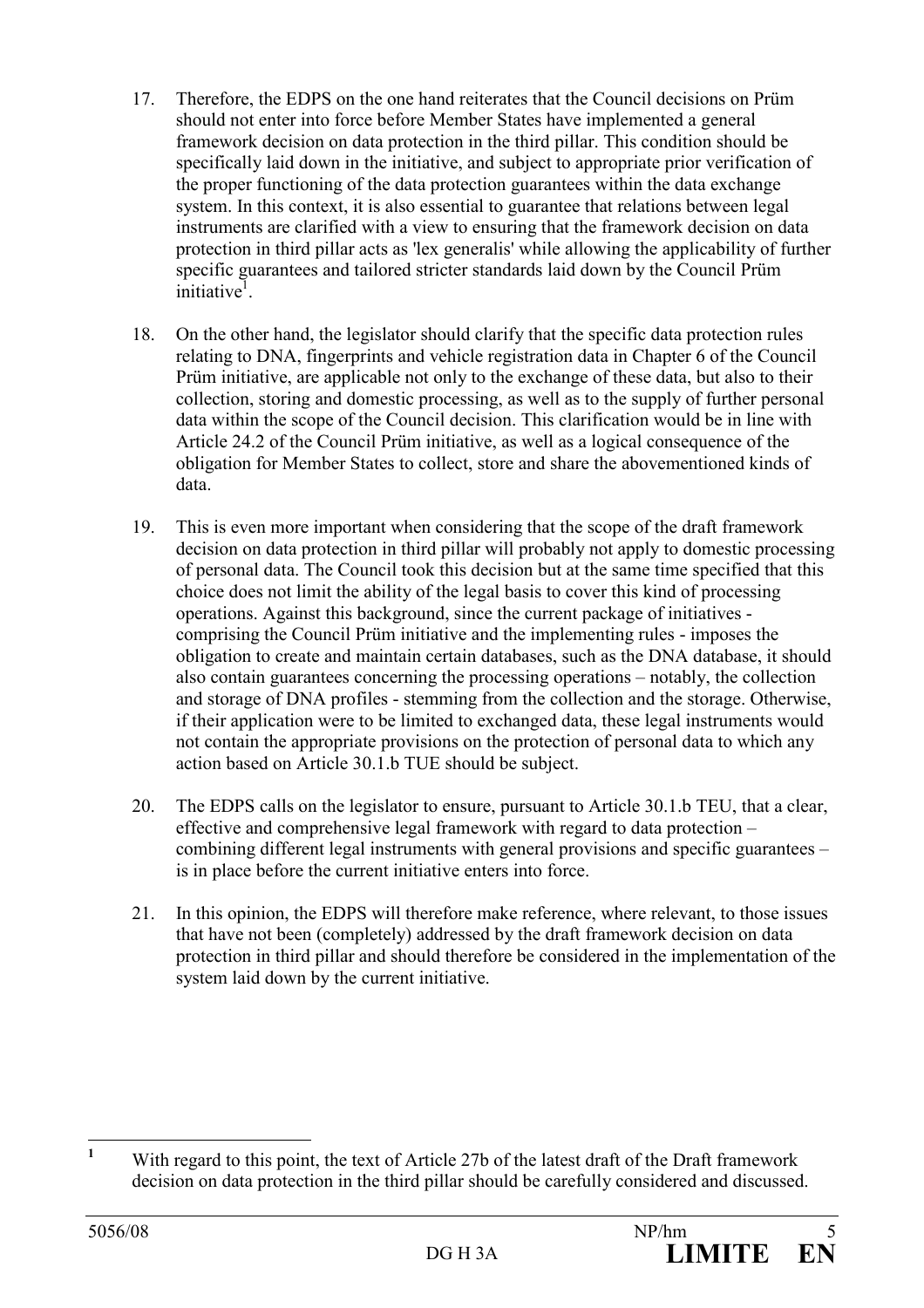### Transparency of decision making process and of implementing rules

- 22. The EDPS stresses that transparency is an essential element both in the decision-making process and in the implementation of the rules. Transparency therefore should allow on one hand a full and effective participation of all the relevant institutional actors involved and on the other hand should favour public debate and adequate information of the citizens.
- 23. Unfortunately, in this case a series of circumstances affect transparency: there is no explanatory memorandum explaining the reasons behind the proposed measures, their effectiveness and the possible policy alternatives; the text of the annex is still incomplete - for example, it has not yet been published in the Official Journal, is not translated in all official languages, references to articles and terminology are often inaccurate and declarations of Member States on the content of DNA databases are not available; the initiative itself does not lay down obligations or mechanisms to adequately inform citizens about the measures taken and amendments to those measures.
- 24. Therefore, the EDPS recommends enhancing the transparency of the measures, by providing a definitive version of the annex as soon as possible and by establishing mechanisms to inform citizens about the features of the systems, their rights and how to exercise them. The latter information campaigns should be explicitly laid down in the initiative or its annex.

### Scale of the system

- 25. The current initiative closely mirrors the implementing rules established under the Prüm Treaty. However, as already noticed in the opinion on the Council Prüm initiative (§ 33- 35), mechanisms that are designed for information exchange between a few Member States are not necessarily appropriate - and may therefore have to be adapted - when they are to be applied to a much larger scale system, such as an information exchange between 27 Member States.
- 26. Indeed, small scale favours close contacts between Member States involved, both with regard to law enforcement and with regard to monitoring the risks for the protection of personal data of the persons concerned. This is not the case in a larger system, in which national practices and legal regimes broadly differ as to the collection, storage and processing of data, especially with regard to DNA profiles and fingerprints. Furthermore, the use of different languages and of different legal concepts may affect the accuracy in the exchanges of data between countries with different legal traditions. Therefore, the EDPS invites the legislator to properly take into account the scale of the system when further discussing the current initiative, by ensuring that the increase in the number of participating Member States does not entail a decrease in effectiveness. In particular specific formats for communication of data, also taking into account the language differences, should be established in the implementing rules, and the accuracy of the data exchanges should be constantly monitored.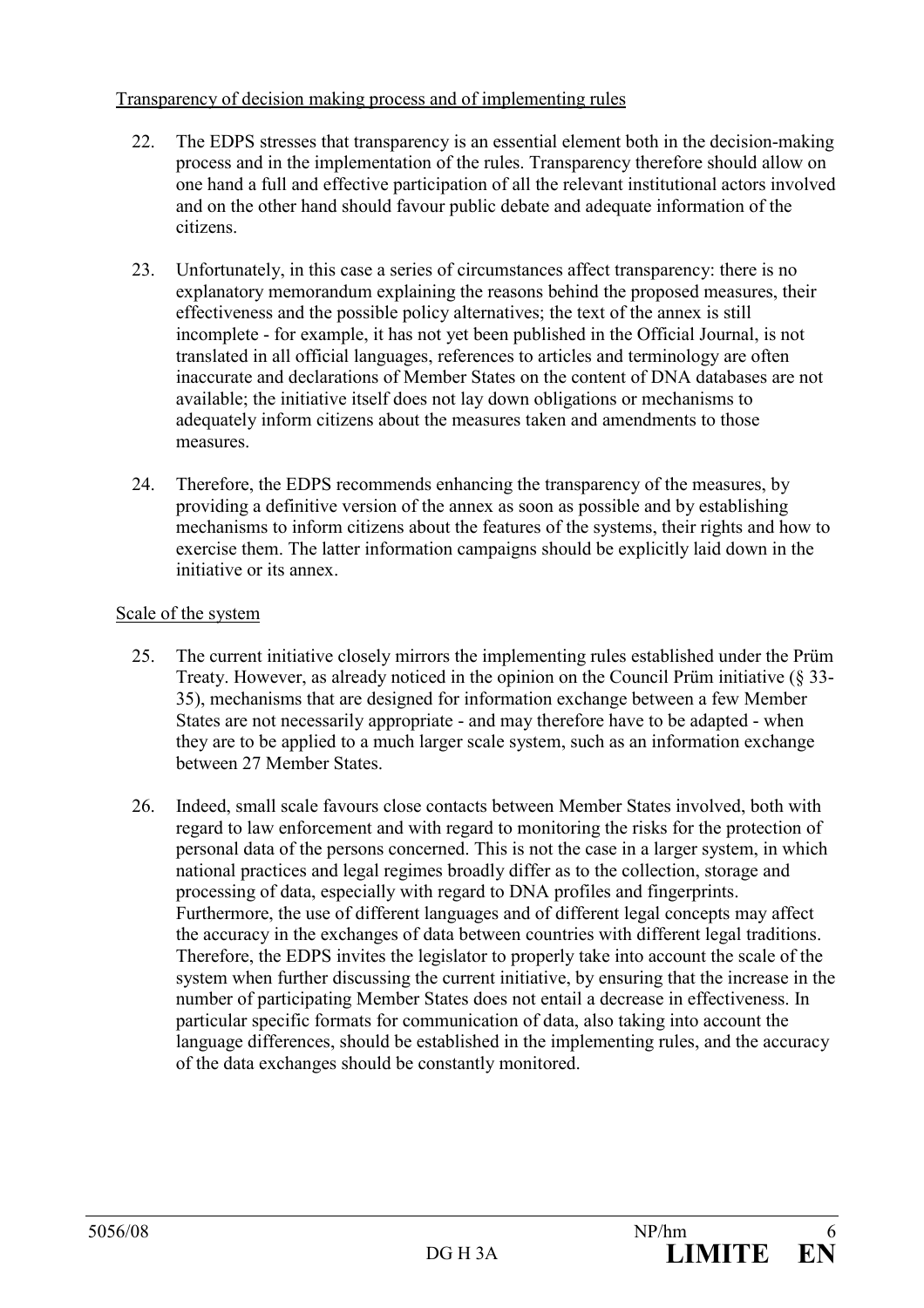### The involvement of data protection authorities

- 27. The initiative should recognize the important role to be played by the independent supervisory authorities in the context of large scale trans-border data exchanges, and should put them in a position to effectively carry out their tasks.
- 28. First of all, the current legal framework does not provide for any consultation or involvement of the competent supervisory authorities about amendments to the implementing rules and their annexes (Article 18 of the initiative), about the implementation of the data protection rules by the Member States (Article 20), or about the evaluation of data exchange (Article 21). It is, for example, particularly unfortunate that Chapter IV of the Annex, which lays down in detail the rules for assessing the implementation, does not mention at all the competent data protection authorities. The EDPS recommends that the essential advisory role played by these authorities be explicitly recognized by the abovementioned Articles.
- 29. Secondly, the initiative should ensure that Member States provide data protection authorities with the (additional) resources necessary to carry out the supervisory tasks stemming from the implementation of the proposed system.
- 30. Thirdly, the initiative should provide that competent data protection authorities regularly meet at EU level with a view to coordinate their activities and harmonize the application of these instruments. This opportunity should be expressly laid down by the initiative, to the extent that the Framework Decision on data protection in the third pillar does not establish a more general forum of data protection authorities at EU level.

## V. Specific issues

## Definitions

- 31. Article 2 of the initiative lays down a series of definitions, which in part mirror those contained in the Council decision. First of all, it should be underlined that the definitions contained in Article 2 of the initiative do not correspond exactly to the definitions laid down by the Council decision, in particular by its Article 24. The legislator should align the formulations of the two texts in order to prevent implementation problems.
- 32. Secondly, the EDPS, already in his opinion on the Council Prüm initiative, regretted the lack of a clear definition of personal data  $(\S 41-43)$ . This lack is even more regrettable in the implementing rules, which are proposed when it is already clear that the draft framework decision on data protection in third pillar will not be applicable to domestic collection and processing of personal data, and in particular of DNA profiles. The EDPS therefore calls upon the legislator once more to introduce a clear and inclusive definition of personal data.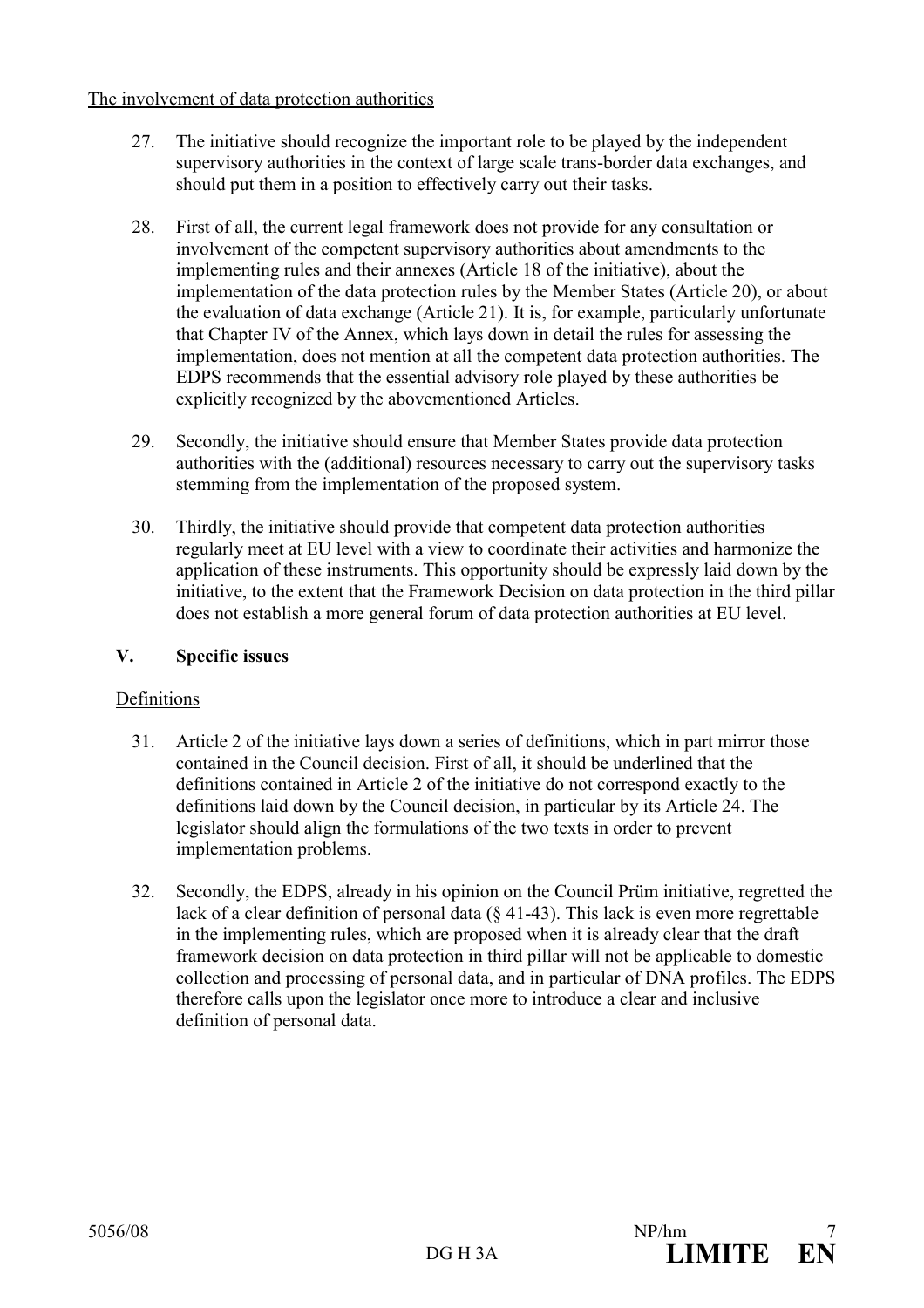- 33. In this perspective, the implementing provisions should also clarify the applicability of data protection rules to unidentified DNA profiles - which have not yet been attributed to an identified person. Indeed, these data are collected, exchanged, cross-matched with a view to attribute them to the persons to which they belong. Therefore, since the objective of the system is to identify these persons and these data are in principle bound to be only temporarily "unidentified", they should as well be covered by most, if not all provisions and guarantees applicable to personal data<sup>1</sup>.
- 34. Also with regard to the definition of the "non-coding part of DNA" (Article 2.e), the EDPS recalls once again<sup>2</sup> that the capacity of some chromosome regions to provide for sensitive hereditary characteristics of an organism can improve with the developments of science. Therefore, the definition of "non-coding part" should be dynamic, by including an obligation to no longer use those DNA markers which, due to science developments, may provide information on specific hereditary characteristics<sup>3</sup>.

# Accuracy in automated searches and comparisons

35. Article 8 of the initiative regulates automated search and comparison of DNA profiles, by establishing that automated notification of a match "shall only be provided if the automated search or comparison has resulted in a match of a minimum number of loci". This minimum is set out in Chapter I of the Annex: each Member State shall ensure that DNA profiles made available contain at least 6 out of the 7 EU "standard" loci (8 1.1 of Chapter I of Annex); the comparison will take place between the values of the compared loci commonly contained in the requesting and requested DNA-profiles (§ 1.2); there will be a match if all values of compared loci are the same ("full match") or if only one value is different ("near match")  $(\S 1.2)$ ; both full matches and near matches will be reported  $(8\ 1.3)$ .

 $\frac{1}{1}$  On the applicability of data protection rules to DNA profiles, see Article 29 Working Party Opinion 4/2007 of 20 June 2007 on the concept of personal data, WP136 p. 8-9; in the same opinion clarifications are also provided on the analogous case of the applicability of data protection rules to dynamic IP addresses, p. 16-17.

<sup>2</sup> See also EDPS Opinion of 28 February 2006 on the Proposal for a Council Framework Decision on the exchange of information under the principle of availability (COM (2005)490 final), OJ C 116, 17.05.2006, § 58-60.

<sup>3</sup> See, in the same line, Annex I of the Council Resolution of 25 June 2001 on the exchange of DNA analysis results, OJ C 187, p. 1.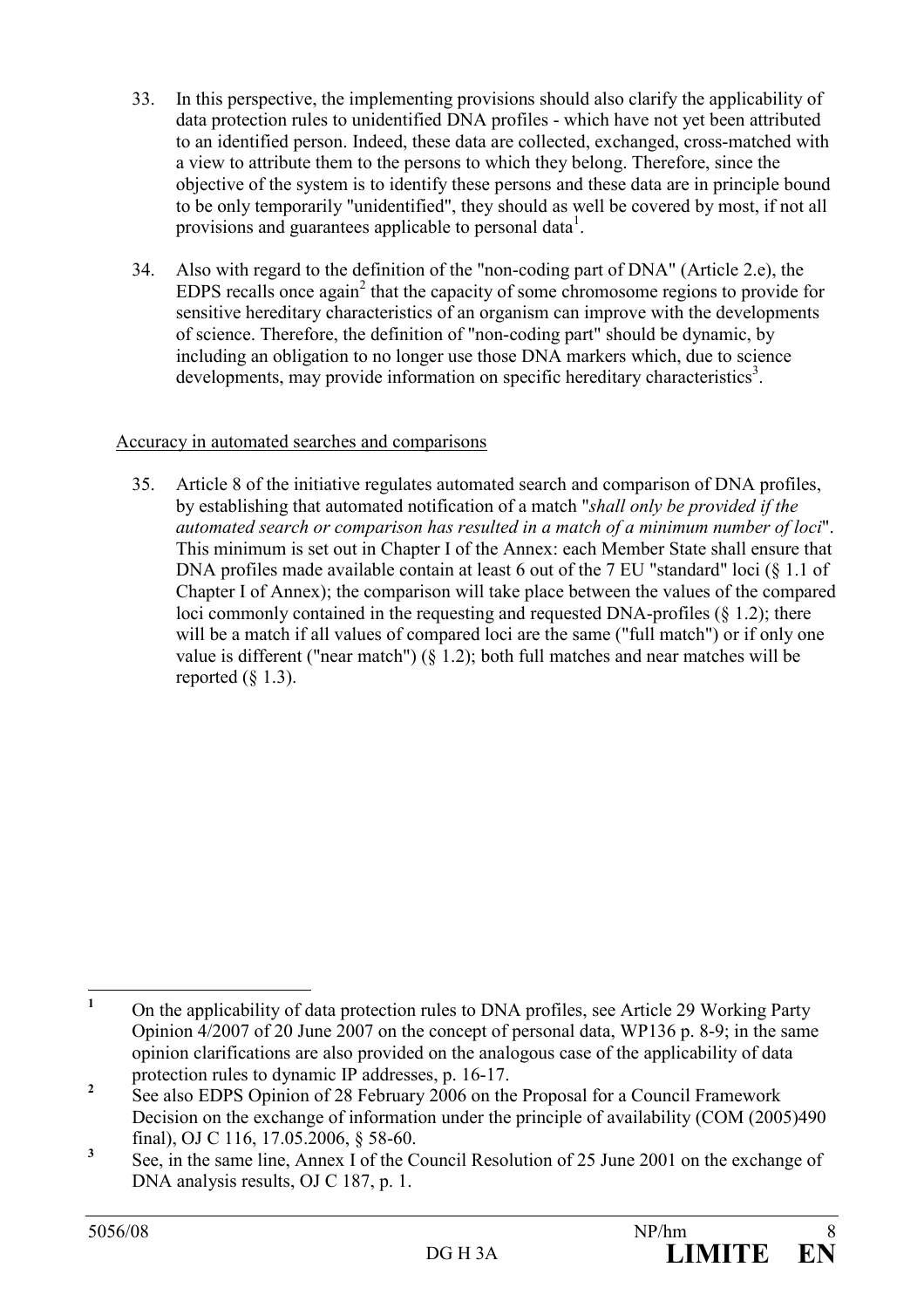- 36. With regard to this mechanism, the EDPS notes that accuracy of the match is an essential condition. The higher is the number of loci that match, the less likely it is that there is a false match between DNA profiles that have been compared. In the current European Union context, the existence and the structure of DNA databases vary from country to country. Different numbers and different sets of loci are used in different countries. The annex sets the minimum number of loci for a match at 6, without providing information about the envisaged error rate for this system. With regard to this issue, the EDPS notes that in many countries a higher number of loci is used with a view to increase the accuracy of the matches and reduce the false matches<sup>1</sup>. Therefore, in order to properly assess the degree of accuracy of the envisaged system, it would be essential that information be provided about the envisaged error rate for each number of loci compared.
- 37. This also means that the minimum number of loci is an essential element and it should therefore be established in the text of the current initiative rather than in the Annex (which, pursuant to Article 18 of the initiative, can be modified by the Council acting on qualified majority and without consulting the Parliament), in order to avoid that a decrease in the number of loci may affect the accuracy. The possibility of errors and false matches should be duly taken into account, by providing that near matches are explicitly reported as such (and therefore receiving authorities are aware that this match is not as reliable as a full match).
- 38. Furthermore, the initiative itself recognizes the possibility that searches and comparisons generate multiple matches, as explicitly laid down by Article 8 of the initiative with regard to DNA profiles and by Chapter 3 (point 1.2) of the Annex with regard to vehicles. In all these cases, further checks and verifications should take place in order to determine which are the reasons for a multiple match and which of these matches is accurate, before carrying out further exchange of personal data based on that match.
- 39. In the same perspective, the EDPS recommends that awareness is raised, in particular among law enforcement operators dealing with DNA comparisons and searches, about the fact that DNA profiles are not unique identifiers: even full matches in a certain number of loci do not exclude the possibility of false matches, i.e. the possibility that a person is wrongly linked to a DNA profile. Indeed, DNA-profiles comparisons and searches are subject to possible errors at different stages: the scarce quality of the DNA samples at the moment of collection, possible technical errors in the DNA analysis, input errors, or just because a chance match occurs in the specific loci considered in the comparison. With regard to the last point, the error rate is likely to be higher when the number of loci diminishes and when the database expands.

 $\frac{1}{1}$  For example, in the UK the National DNA Database has increased the number of loci used for DNA profiles from 6 to 10, also with a view to enhance the reliability of the system.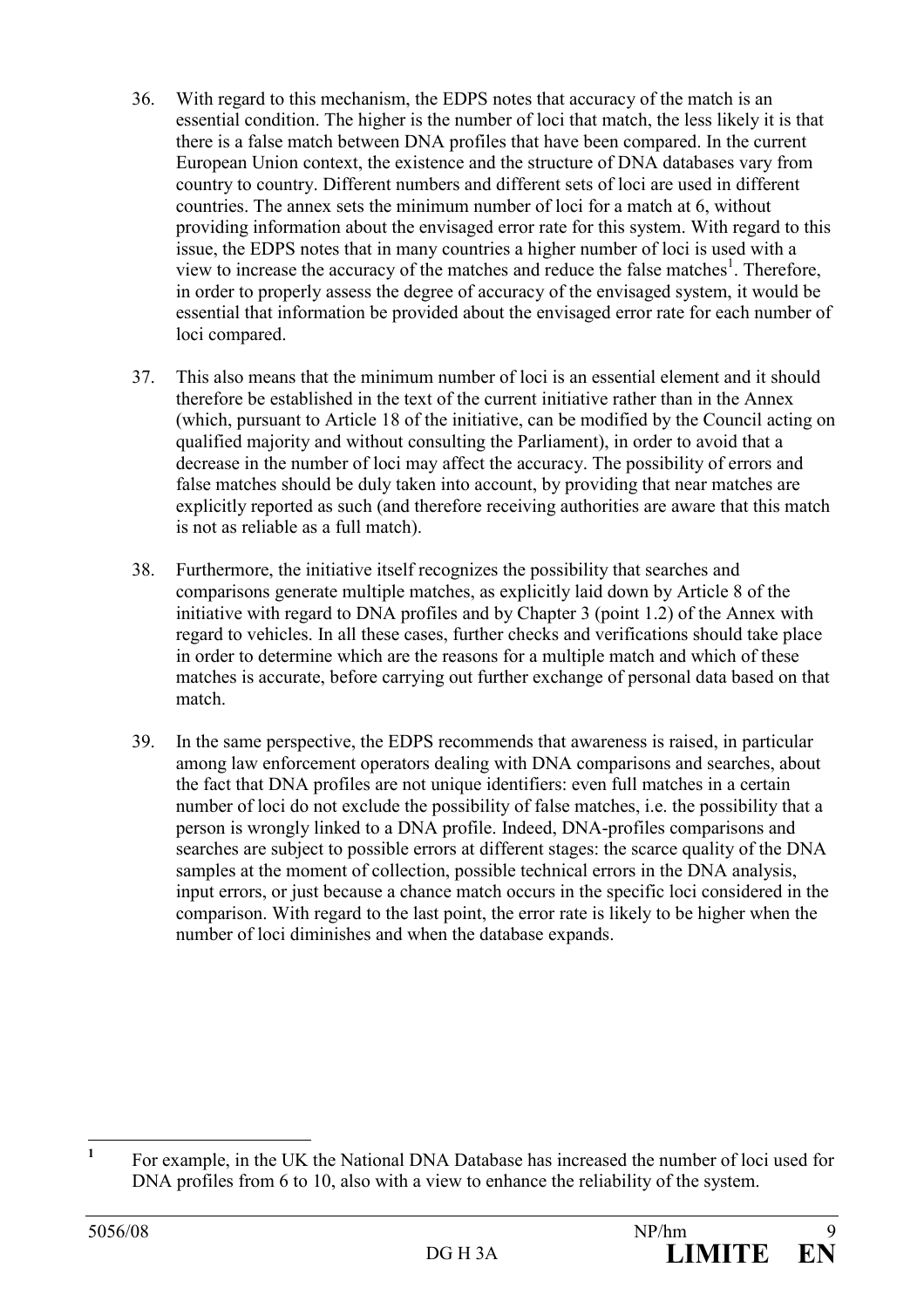- 40. A similar reasoning can be applied with regard to the accuracy of fingerprints matching. Article 12 of the initiative establishes that the digitalisation and transmission of dactyloscopic data will be carried out in accordance with a uniform data format specified in Chapter II of the Annex. Furthermore, Member States shall ensure that dactyloscopic data are of sufficient quality for comparison by the automated fingerprint identification system (AFIS). Chapter 2 of the Annex provides some details on the format to be used. Against this background, the EDPS notes that, with a view to ensure accuracy of the matching process, the initiative and its annex should harmonize as much as possible the different AFIS systems in use in the Member States and the way these systems are used, in particular with regard to the false rejection rate. According to the EDPS, this information should be included in the Manual established pursuant to Article 18.2 of the initiative.
- 41. Another crucial element is that DNA (and fingerprints) databases should be precisely circumscribed, since they can contain, depending on the Member States, DNA profiles or fingerprints of different kinds of data subjects (criminals, suspects, other people present on the crime scene, etc.). In spite of these differences, the current initiative does not circumscribe the kinds of databases that will be used by each Member States, and declarations to this effect are not yet included in the Annex. Therefore, matches can occur between DNA and fingerprint data relating to non homogeneous, and often non relevant, categories of data subjects.
- 42. According to the EDPS, the initiative should specify which kinds of data subjects will be involved in the exchanges of data and how their different status will be communicated to other Member States in the context of a comparison or search. For example, the initiative could establish an obligation to provide in the matching report information about which kind of data subject the DNA data or fingerprints have been matched with, to the extent this information is available to the requested authorities.

## The evaluation of the data exchange

- 43. The evaluation of the data exchange, pursuant to Article 21 of the initiative and Chapter 4 of the Annex, is welcome. However, these provisions focus merely on administrative, technical and financial implementation of automated data exchanges without even mentioning the evaluation of the implementation of the data protection rules.
- 44. Therefore, the EDPS suggests that specific emphasis be given to the evaluation of data protection aspects of data exchanges, with specific attention to purposes for which data have been exchanged, methods of information of data subjects, accuracy of exchanged data and false matches, requests of access to personal data, length of storage periods and effectiveness of security measures. In this context, relevant data protection authorities and experts should be duly involved, for example by providing that data protection experts take part in the evaluation visits established by Chapter 4 of the Annex and that relevant data protection authorities receive the evaluation report referred to in Article 20 of the initiative and in Chapter 4 of the Annex.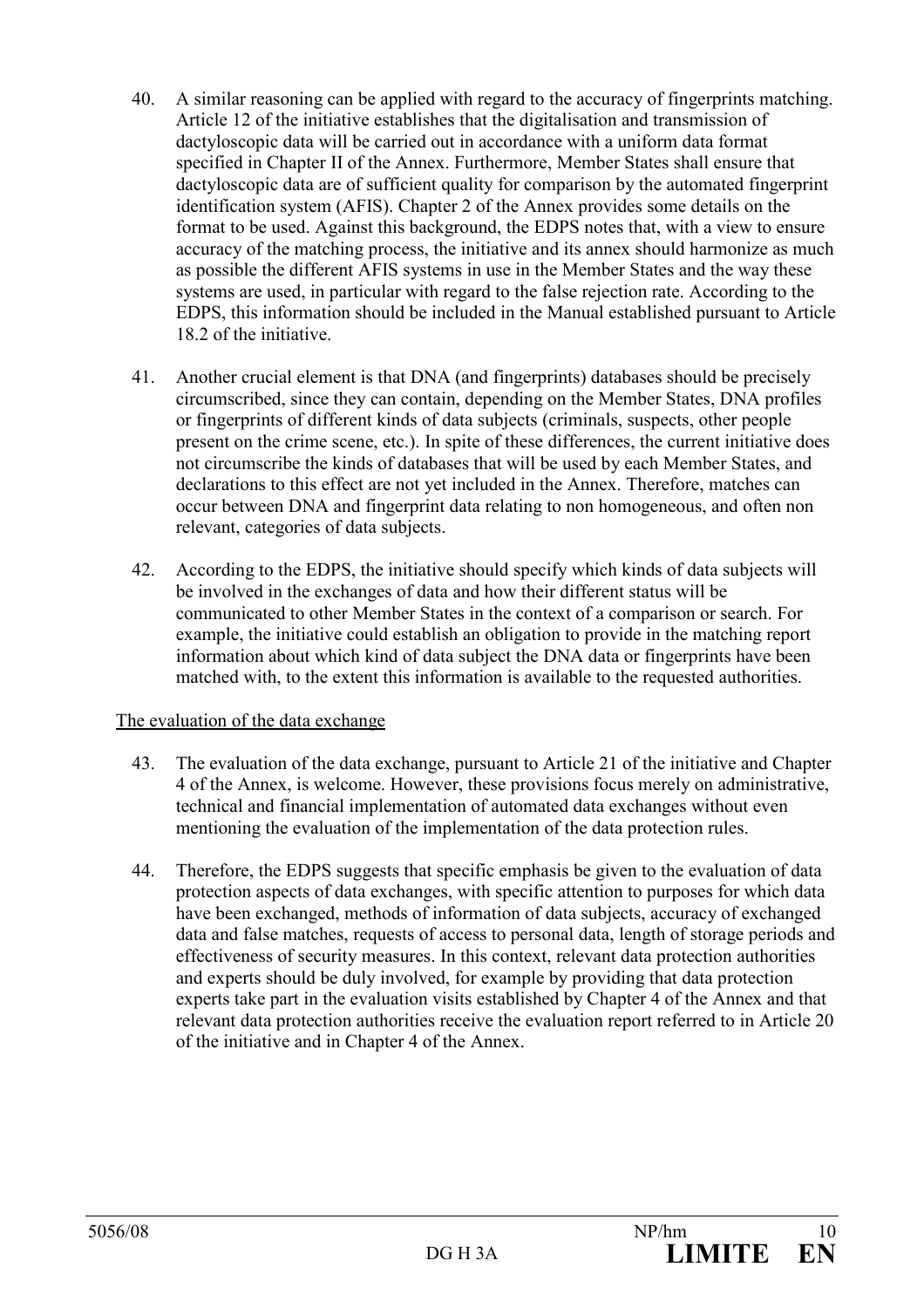### Communications network and technical aspects of the system

- 45. Article 4 of the initiative establishes that all the electronic exchanges of data will take place using the "TESTA II" communications network. In this context, the Annex mentions at page 76, point n. 54, that "The system is compliant with data protection issues as stated in Regulation EC 45/2001 (Articles 21, 22 & 23) and Directive 95/46/EC". The EDPS recommends that this information be clarified, also with regard to the role that Community institutions will play in the system. In this context, both the supervisory and the advisory roles of the EDPS stemming from Regulation 45/2001 should be fully taken into account.
- 46. Furthermore, once the Annex is finalized and contains all the details and the declarations clarifying the features of the systems, the EDPS will consider whether to provide further advice on the more technical aspects of the system.

# VI. Conclusions

- 47. The EDPS recommends that the initiative and its annex are openly discussed by effectively profiting from the contributions of all institutional actors, also in consideration of the role of full co-legislator that the European Parliament will enjoy in this area once the Reform Treaty - signed in Lisbon on 13 December – enters into force.
- The EDPS calls on the legislator to ensure, pursuant to Article 30.1.b TEU, that a clear, effective and comprehensive legal framework with regard to data protection – combining different legal instruments with general provisions and specific guarantees – is in place before the current initiative enters into force.
	- In this perspective, the EDPS on the one hand reiterates that the Council decisions on Prüm should not enter into force before Member States have implemented a general framework decision on data protection in the third pillar that would be a 'lex generalis' on top of which those provisions of the Council Prüm initiative ensuring specific guarantees and tailored stricter standards should apply.
	- On the other hand, the legislator should clarify that the specific data protection rules relating to DNA, fingerprints and vehicle registration data in Chapter 6 of the Council Prüm initiative, are applicable not only to the exchange of these data, but also to their collection, storing and domestic processing, as well as to the supply of further personal data within the scope of the Council decision.
- The EDPS recommends enhancing the transparency of the measures, by providing a definitive version of the annex as soon as possible and by establishing mechanisms to inform citizens about the features of the systems, their rights and how to exercise them.
- The EDPS invites the legislator to properly take into account the scale of the system when further discussing the current initiative, by ensuring that the increase in the number of participating Member States does not entail a decrease in effectiveness. In particular specific formats for communication of data, also taking into account the language differences, should be established in the implementing rules, and the accuracy of the data exchanges should be constantly monitored.